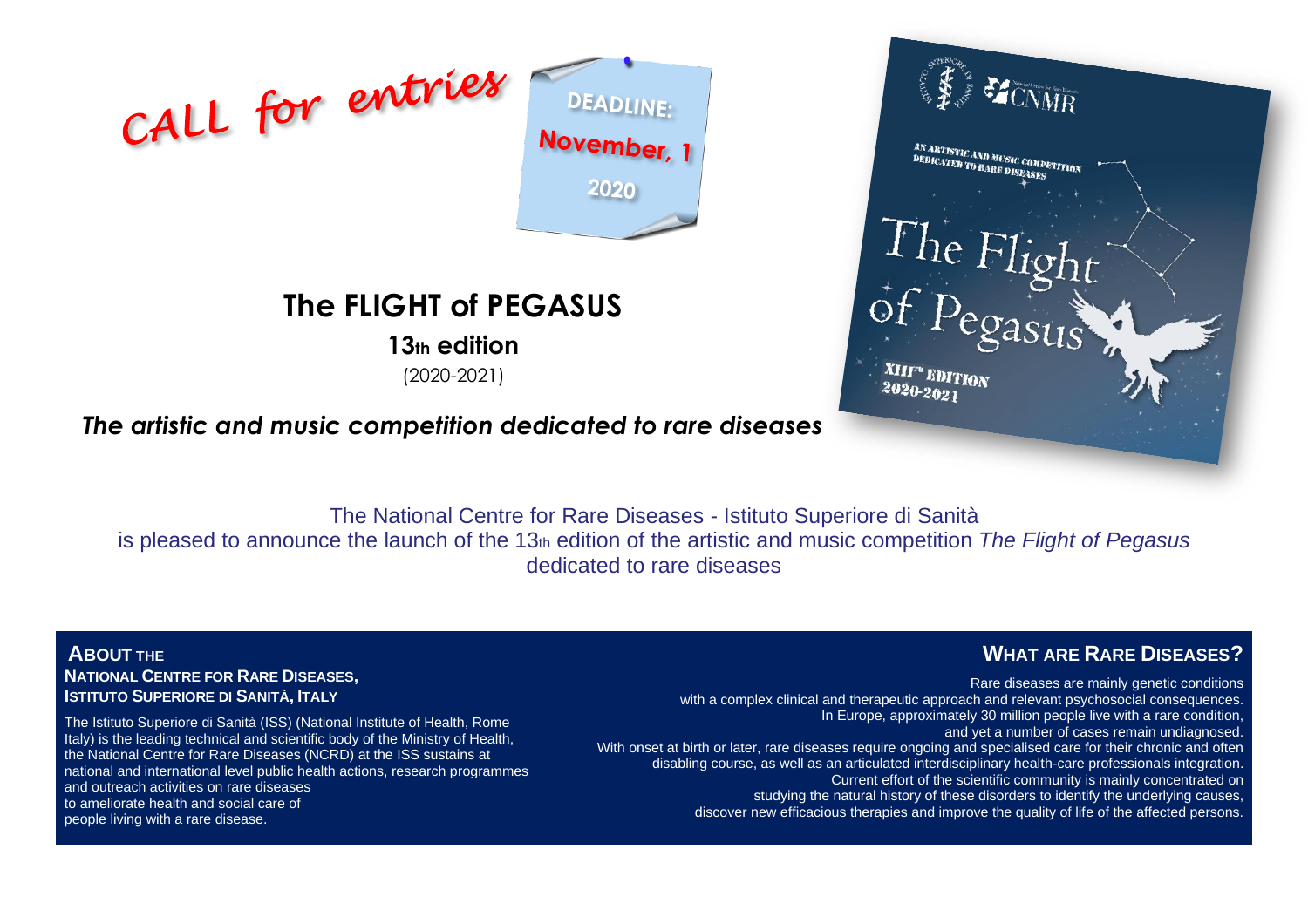### **WHAT IS THE FLIGHT OF PEGASUS?**

*The Flight of Pegasus* (Il Volo di Pegaso) is the artistic and music competition, launched since 2008 by the NCRD **to raise awareness of rare diseases**.

This competition aims to provide expressive spaces to all people who, in various ways, face rare diseases or wish to learn more about these disorders.

The key topic of the 13th edition is the "THE COLORS OF LIFE" and all artworks must be inspired to this theme. Entries will be assessed for the art award by a judging panel of qualified experts.

The **award ceremony** will be part of a scientific and divulgative event that will take place in Rome, Italy (February 23, 2021), to celebrate the **Rare Disease Day 2021.** The programme will be published soon on the [competition website.](https://www.iss.it/en/health-humanities?p_p_id=com_liferay_asset_publisher_web_portlet_AssetPublisherPortlet_INSTANCE_Jts5Nz7IGfYJ&p_p_lifecycle=0&p_p_state=normal&p_p_mode=view&_com_liferay_asset_publisher_web_portlet_AssetPublisherPortlet_INSTANCE_Jts5Nz7IGfYJ_cur=0&p_r_p_resetCur=false&_com_liferay_asset_publisher_web_portlet_AssetPublisherPortlet_INSTANCE_Jts5Nz7IGfYJ_assetEntryId=3630048#3630048)

**All admitted artworks** will be presented to the public at the award ceremony through a **Virtual Exhibition** and collected in a catalogue, published online on the [competition website.](https://www.iss.it/en/health-humanities?p_p_id=com_liferay_asset_publisher_web_portlet_AssetPublisherPortlet_INSTANCE_Jts5Nz7IGfYJ&p_p_lifecycle=0&p_p_state=normal&p_p_mode=view&_com_liferay_asset_publisher_web_portlet_AssetPublisherPortlet_INSTANCE_Jts5Nz7IGfYJ_cur=0&p_r_p_resetCur=false&_com_liferay_asset_publisher_web_portlet_AssetPublisherPortlet_INSTANCE_Jts5Nz7IGfYJ_assetEntryId=3630048#3630048)

The **winners** of the competition will receive their certificate and plate at the award ceremony and will feature in an international peer-reviewed scientific journal. The **intercultural networking** of the contest and of the final event, made by finalists, critics, musicians, curators, scientists, public and private institutions and citizens make *The Flight of Pegasus* an exciting occasion for artists to promote their art through many channels. At the same time, it represents a great opportunity to raise consciousness on rare diseases through different forms of art, consolidating the link between human relationships, social and healthcare.

#### **WHO IS ELIGIBLE TO PARTICIPATE?**

The competition is open to artists, amateurs, health-care professionals, patients, family members or anyone else wishes to participate. There are no restrictions based on age, training or nationality. Only one artwork per artist may be entered into the competition. All works must be original.

### **WHAT TO SUBMIT?**

**Drawings**, **paintings**, **sculptures**, **photos**, **digital arts**, **music compositions and interpretations** are accepted. A winning artwork will be selected for each section.

## **HOW TO SUBMIT?**

To enter please complete the **registration form** and submit files by [www.wetransfer.com](http://www.wetransfer.com/) *(see Terms and Rules)* to: *[concorsopegaso@iss.it](mailto:concorsopegaso@iss.it)* by **11:59 pm (CET) on November 1, 2020**.

#### **ENTRY FEE:** none.

## **DATES AND DEADLINES**

- **November 1, 2020:** Entry deadline
- **February 1, 2021:** Notification of admitted artworks
- **February 23, 2021:** Conference, awards ceremony and virtual exhibition of all admitted artworks

#### *Please review our terms and rules for each section before starting your artwork.*

*For more information about terms and rules, technical guidelines, composition of jury, catalogue, delivery of artworks, copyright and restrictions, please, see the notice of competition at the web site.*

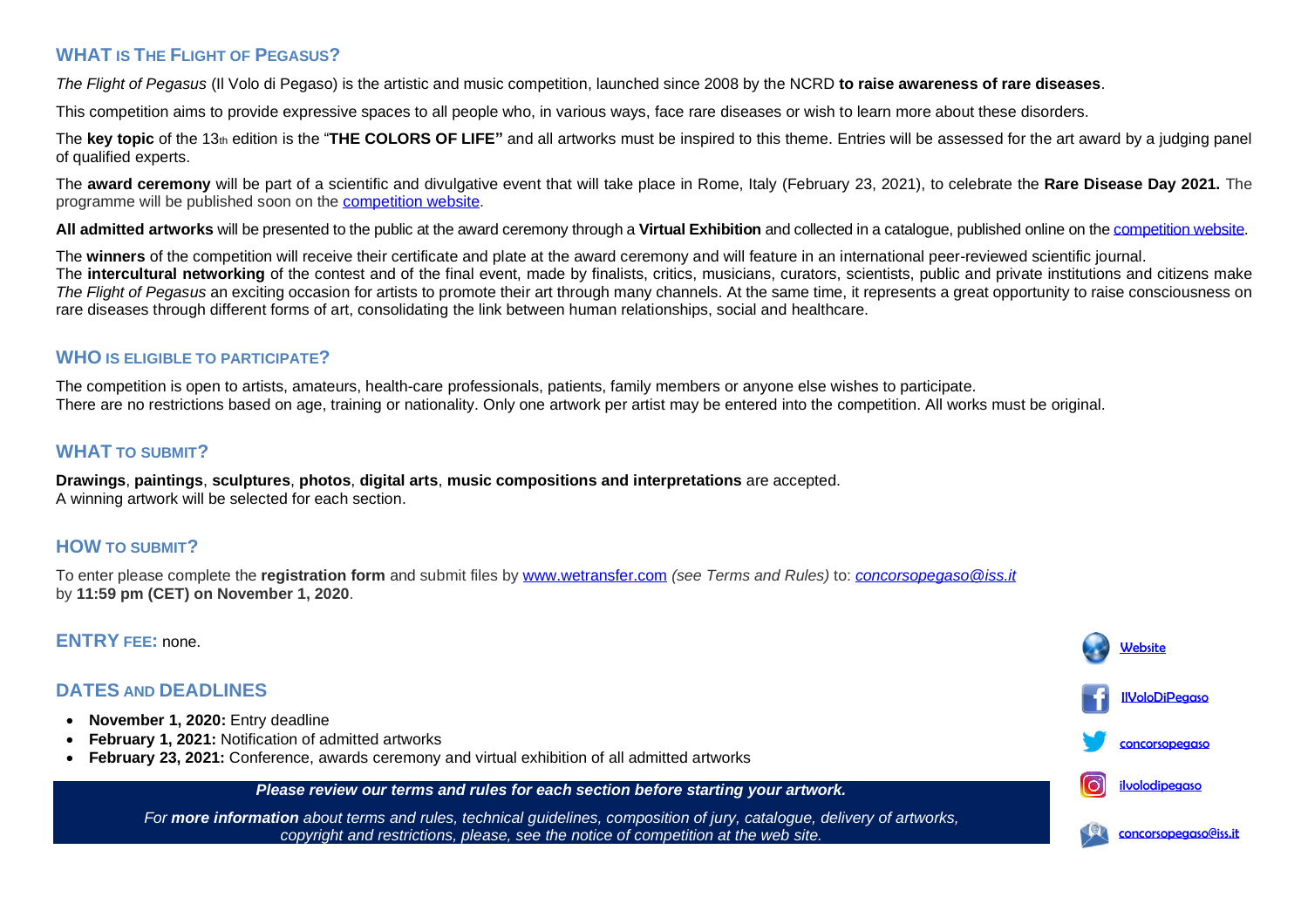# **INSTRUCTIONS FOR VISUAL ARTWORKS:**

- Original and not circulated for professional or commercial purposes
- Indifferent technique (monochrome, polychrome, tempera, watercolor, collage, pastel)
- On support of paper or cardboard
- Any size

- Original and not circulated for professional or commercial purposes
- Indifferent technique (monochrome, polychrome, tempera, watercolour, oil, acrylic)
- On canvas
- Any size
- 
- Original and not circulated for professional or commercial purposes
- Indifferent technique carving. molded, molds, casting, welding, assembly, installation) and material (wood, stone, wax, plaster, metal, plastics, neon, etc.),
- Any size

## **DRAWING PAINTING SCULPTURE PHOTOGRAPHY DIGITAL ART**

- Original and not circulated for professional or commercial purposes
- In color or in black and white
- PRINTED on opaque photo paper
- Any size

- Original and not circulated for professional or commercial purposes
- Any artistic intention,
- Realized through the use of digital technologies, manipulating videos, images, photographs, lithographs, drawings, with the aid of vector graphics software. using a mouse or a graphic tablet.

**BEFORE completing the registration form, be sure you have:**

*[Section 1]* The following **INFORMATION** to be transcribed into the registration form:

- 1. Description of the work *(maximum 500 characters).*
- 2. Indication of the rare disease or of the group of rare diseases to which the work is dedicated.
- 3. Biography of the author *(maximum 500 characters).*

*[Section 2]* The following **FILES** to be sent to [concorsopegaso@iss.it](mailto:concorsopegaso@iss.it) b[y www.wetransfer.com:](http://www.wetransfer.com/)

- 1. Form of acceptance and consent, filled online, printed, signed up, scanned *(PDF format)* and sent back.
- 2. A presentation with one or more high-quality digital photos *(JPEG, PNG format; ONLY for Digital art: AVI, MP3, MP4, WMA format)* of the artwork proposed, including title, year and characteristic (technique and dimension).
- 3. Front-back copy of an identity document of the author.
- 4. Recent photo of the author *(JPEG, PNG format).*
- 5. (ONLY PROFESSIONALS) Professional CURRICULUM and author's studies *(PDF format, without length limits).*
- 6. (ONLY MINORS) Form of authorization filled online, printed, signed up, scanned *(PDF format)* and sent back.

*Please note: in the file of the artwork DO NOT indicate the author's name.*

**FILL IN the registration form on line at: [https://it.surveymonkey.com/r/13thTheFlightOfPegasus\\_RegistrationForm](https://it.surveymonkey.com/r/13thTheFlightOfPegasus_RegistrationForm)**

**SEND ALL FILES indicated in section 2, to [concorsopegaso@iss.it](mailto:concorsopegaso@iss.it) by [www.wetransfer.com](http://www.wetransfer.com/)** by **11:59 pm (CET) on November 1, 2020**

*Please note: The registration to the competition implies the acceptance of rules described in the forms and in this call.*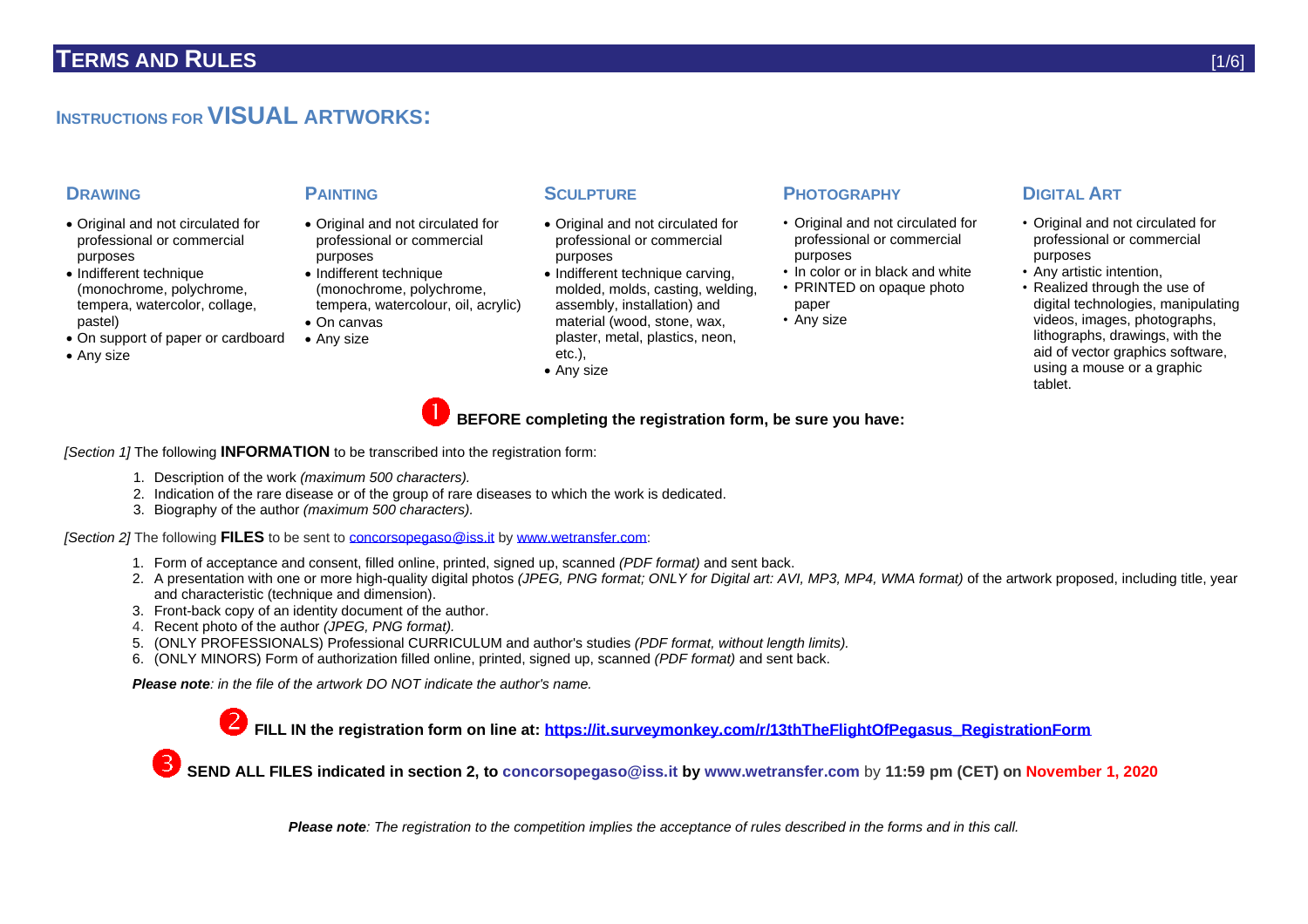# **INSTRUCTIONS** *FOR* **MUSIC ARTWORKS**

- Original work, it may be already edited and/or executed but NOT AWARDED in other competitions
- Any kind, aesthetics and style
- Organic PIANO and VIOLIN, GUITAR
- Duration between 6 and 8 minutes (exceptionally also of longer duration)

#### **MUSIC COMPOSITION MUSIC INTERPRETATION**

- Original EXECUTION/ARRANGEMENT/ELABORATION, it may be already edited and/or executed but NOT AWARDED in other competitions
- Any kind, aesthetics and style,
- Any organic with or without voice,
- Duration of between 6 and 8 minutes (exceptionally also of longer duration)



*[Section 1]* The following **INFORMATION** to be transcribed into the registration form:

- 1. Description of the work *(maximum 500 characters).*
- 2. Indication of the rare disease or of the group of rare diseases to which the work is dedicated.
- 3. Biography of the author *(maximum 500 characters).*

*[Section 2]* The following **FILES** to be sent to [concorsopegaso@iss.it](mailto:concorsopegaso@iss.it) b[y www.wetransfer.com:](http://www.wetransfer.com/)

- 1. **Form of acceptance** and consent, filled online, printed, signed up, scanned *(PDF format)* and sent back.
- 2. A audio/video file of the artwork proposed, including title, year and characteristic (organic and duration).
- 3. Score of the artwork (PDF format).
- 4. Front-back copy of an identity document of the author.
- 5. Recent photo of the author *(JPEG, PNG format).*
- 6. (ONLY PROFESSIONALS) Professional CURRICULUM and author's studies *(PDF format, without length limits).*
- 7. (ONLY MINORS) Form of authorization filled online, printed, signed up, scanned *(PDF format)* and sent back.

*Please note: in the file of the artwork and its description DO NOT indicate the author's name.*

**FILL IN the registration form on line at: [https://it.surveymonkey.com/r/13thTheFlightOfPegasus\\_RegistrationForm](https://it.surveymonkey.com/r/13thTheFlightOfPegasus_RegistrationForm)**

**SEND ALL FILES indicated in section 2, to [concorsopegaso@iss.it](mailto:concorsopegaso@iss.it) by [www.wetransfer.com](http://www.wetransfer.com/) by 11:59 pm (CET) on November 1, 2020**

*Please note: The registration to the Competition implies the acceptance of all the articles described in the form and in the general part of this Call.*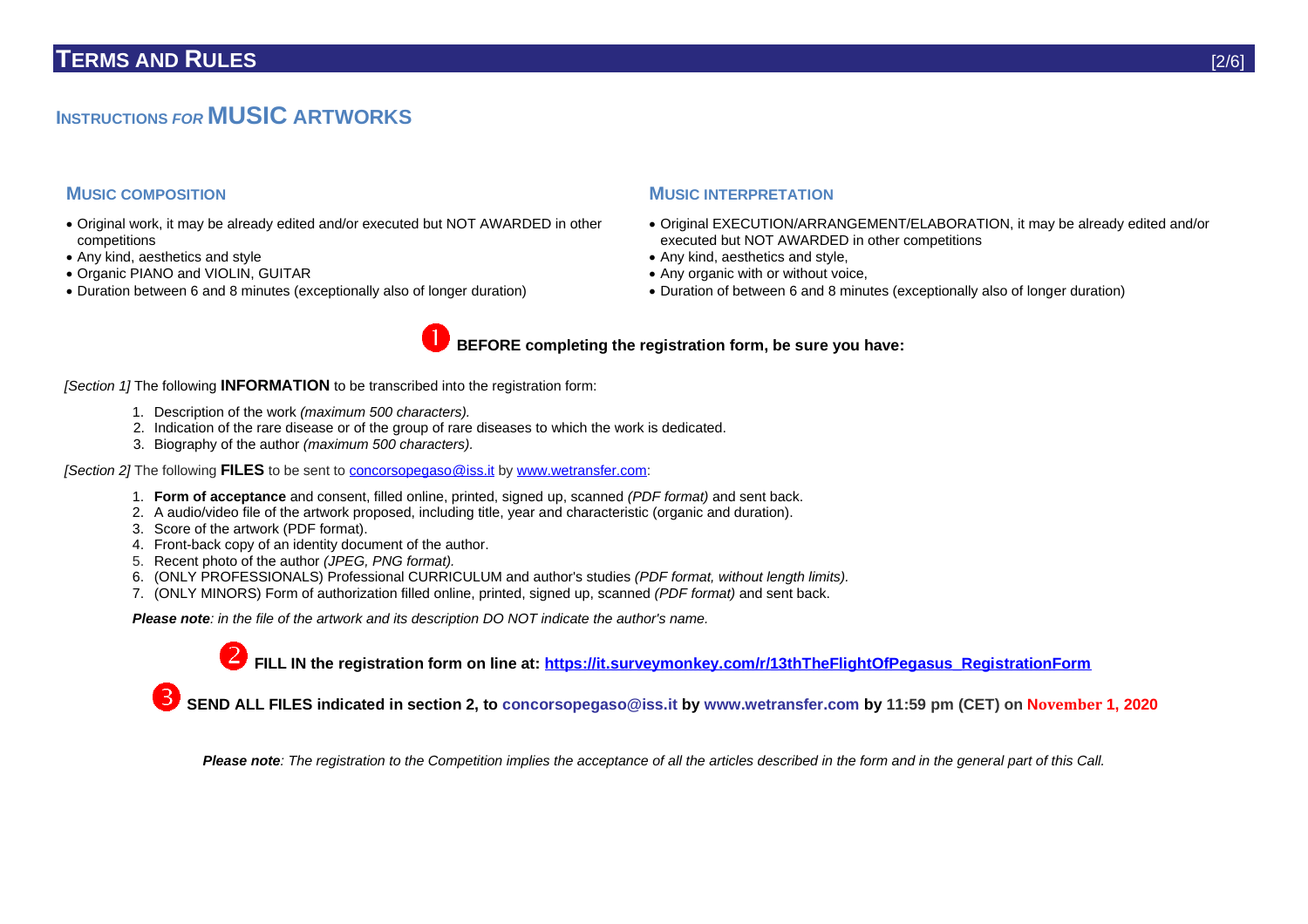# **TERMS AND RULES** [4/6]

# **ACCEPTANCE AND CONSENT FORM\***

|                                                                                                                                                                                                                                      |                                                                                          | born in        | (State<br><u> 1989 - Johann Barbara, martxa alemaniar arg</u>                                                                                                                                                                                                                                                                                                                                                                                           |  |
|--------------------------------------------------------------------------------------------------------------------------------------------------------------------------------------------------------------------------------------|------------------------------------------------------------------------------------------|----------------|---------------------------------------------------------------------------------------------------------------------------------------------------------------------------------------------------------------------------------------------------------------------------------------------------------------------------------------------------------------------------------------------------------------------------------------------------------|--|
| on                                                                                                                                                                                                                                   |                                                                                          | $City \_\_$    |                                                                                                                                                                                                                                                                                                                                                                                                                                                         |  |
| Postal Code <b>Communist Communist Communist Communist Communist Communist Communist Communist Communist Communist Communist Communist Communist Communist Communist Communist Communist Communist Communist Communist Communist</b> | Street                                                                                   |                | No.                                                                                                                                                                                                                                                                                                                                                                                                                                                     |  |
|                                                                                                                                                                                                                                      |                                                                                          |                | participant to the 13th edition of the Artistic and Music competition "The flight of Pegasus", 13th edition with the work entitled                                                                                                                                                                                                                                                                                                                      |  |
|                                                                                                                                                                                                                                      |                                                                                          |                | having completed the online registration form available at the link                                                                                                                                                                                                                                                                                                                                                                                     |  |
|                                                                                                                                                                                                                                      | https://it.surveymonkey.com/r/13thTheFlightOfPegasus_RegistrationForm_on ______________; |                |                                                                                                                                                                                                                                                                                                                                                                                                                                                         |  |
|                                                                                                                                                                                                                                      |                                                                                          | <b>DECLARE</b> |                                                                                                                                                                                                                                                                                                                                                                                                                                                         |  |
|                                                                                                                                                                                                                                      |                                                                                          |                | • to have read and fully understood the Call of the Artistic and Music Competition "The Flight of Pegasus", 13 <sup>th</sup> edition, which also includes: the privacy information referred to the collection, storage and use of person                                                                                                                                                                                                                |  |
|                                                                                                                                                                                                                                      |                                                                                          |                |                                                                                                                                                                                                                                                                                                                                                                                                                                                         |  |
|                                                                                                                                                                                                                                      |                                                                                          |                |                                                                                                                                                                                                                                                                                                                                                                                                                                                         |  |
|                                                                                                                                                                                                                                      |                                                                                          |                | . to agree / consent to transfer to the ISS the right to use the works (texts, images and music) and its printing and / or reproduction (by any means, format and support including CD-ROMs, electronic media, internet<br>services or other formats that become available in the future) for research purposes, training and scientific divulgation; making its work available at its own expense, according to times and methods indicated by the ISS |  |
|                                                                                                                                                                                                                                      |                                                                                          |                | • to agree/consent to transfer to the ISS the right to use images of people and/or things that, if present in the artwork, are owned by the undersigned and in possession of the authorization to use them.<br>$\Box$ YES $\Box$ NO                                                                                                                                                                                                                     |  |
|                                                                                                                                                                                                                                      |                                                                                          |                |                                                                                                                                                                                                                                                                                                                                                                                                                                                         |  |
|                                                                                                                                                                                                                                      |                                                                                          |                |                                                                                                                                                                                                                                                                                                                                                                                                                                                         |  |
|                                                                                                                                                                                                                                      |                                                                                          |                |                                                                                                                                                                                                                                                                                                                                                                                                                                                         |  |

Date and place\_\_\_\_\_\_\_\_\_\_\_\_\_\_\_\_\_\_\_\_\_\_\_\_\_\_\_\_\_\_ Signature

 **\_\_\_\_\_\_\_\_\_\_\_\_\_\_\_\_\_\_\_\_\_\_\_\_\_\_\_\_\_\_\_\_\_\_\_\_\_\_\_\_\_\_\_\_\_\_\_**

**\*IMPORTANT**

IN CASE OF **CO-AUTHORSHIP**: print, compile, sign and send **a FORM OF ACCEPTANCE AND CONSENT** for EACH AUTHOR.

IN CASE OF **artists under 18yrs:**print, compile, sign and send a **FORM OF AUTHORISATION signed by** PARENTS.

> IN CASE OF SCHOOL CLASSES: print, compile and sign: a FORM OF ACCEPTANCE AND CONSENT filled out and signed by TEACHER together with aa FORM OF AUTHORISATION FOR EACH AUTHOR under 18 yrs filled out and **signed** by PARENTS.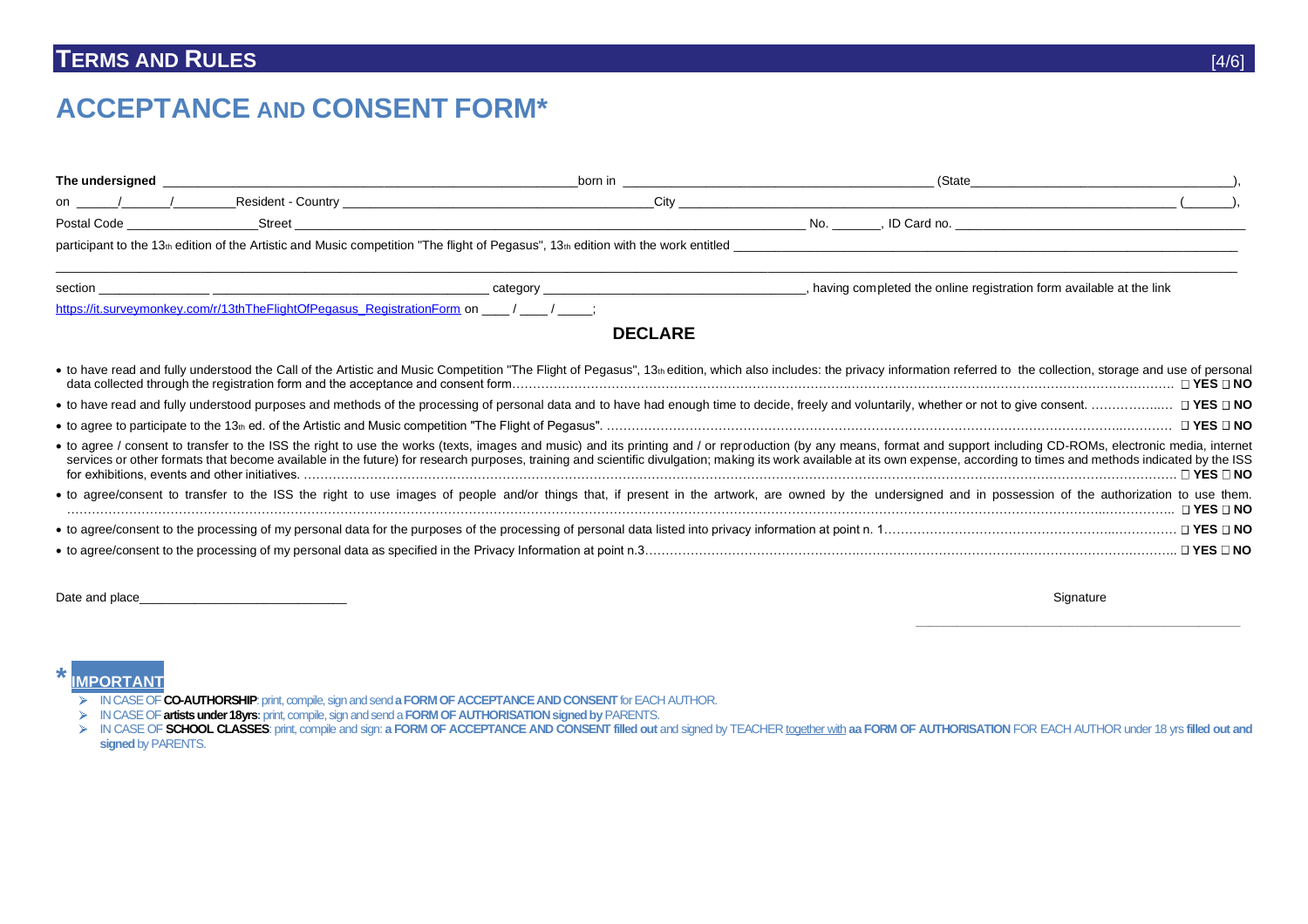# **TERMS AND RULES** [4/6]

# **ACCEPTANCE AND CONSENT FORM (for artists under 18 yrs)\***

**This FORM must be completed by parent(s) and/or person who holds the parental authority of the minor.** If the parental authority and  $\ell$  or death of one of the parents is decayed, it is COMPULSORY to specify which of the following cases applies to authorize the minor:

| $\Box$ decay of parental authority (father)                                                                                                                                                                                          | $\Box$ death father                                                                                                                                                                                                                  |                                                                                                                                                                                                                                         | $\Box$ decay of parental authority (mother) |                                                                                                                                                                                                                                     | $\Box$ death mother                                                                                                                                                                                                            |  |
|--------------------------------------------------------------------------------------------------------------------------------------------------------------------------------------------------------------------------------------|--------------------------------------------------------------------------------------------------------------------------------------------------------------------------------------------------------------------------------------|-----------------------------------------------------------------------------------------------------------------------------------------------------------------------------------------------------------------------------------------|---------------------------------------------|-------------------------------------------------------------------------------------------------------------------------------------------------------------------------------------------------------------------------------------|--------------------------------------------------------------------------------------------------------------------------------------------------------------------------------------------------------------------------------|--|
| The undersigned<br><u> 1989 - Johann Stoff, deutscher Stoff, der Stoff, der Stoff, der Stoff, der Stoff, der Stoff, der Stoff, der S</u>                                                                                             |                                                                                                                                                                                                                                      |                                                                                                                                                                                                                                         |                                             |                                                                                                                                                                                                                                     | (State experience of the state of the state of the state of the state of the state of the state of the state of the state of the state of the state of the state of the state of the state of the state of the state of the st |  |
| on $\sqrt{2}$ /                                                                                                                                                                                                                      | Resident - Country <b>Country Countries and Countries and Countries and Countries and Countries and Countries and Countries and Countries and Countries and Countries and Countries and Countries and Countries and Countries an</b> |                                                                                                                                                                                                                                         |                                             | $\text{City}$ (contract to the contract of the contract of the contract of the contract of the contract of the contract of the contract of the contract of the contract of the contract of the contract of the contract of the cont |                                                                                                                                                                                                                                |  |
|                                                                                                                                                                                                                                      | Street <b>Executive Street Executive Street Executive Street Executive Street</b>                                                                                                                                                    |                                                                                                                                                                                                                                         | No.                                         |                                                                                                                                                                                                                                     |                                                                                                                                                                                                                                |  |
| The undersigned<br><u> 1980 - Andrea Andrew Maria (h. 1980).</u>                                                                                                                                                                     |                                                                                                                                                                                                                                      | <b>born in born</b> in <b>and the contract of the contract of the contract of the contract of the contract of the contract of the contract of the contract of the contract of the contract of the contract of the contract of the c</b> |                                             |                                                                                                                                                                                                                                     | (State experience of the state of the state of the state of the state of the state of the state of the state of the state of the state of the state of the state of the state of the state of the state of the state of the st |  |
| on / / Resident - Country Legal and the country of the country of the country of the country of the country of the country of the country of the country of the country of the country of the country of the country of the co       |                                                                                                                                                                                                                                      |                                                                                                                                                                                                                                         |                                             | $\text{City}$ (contract to the contract of the contract of the contract of the contract of the contract of the contract of the contract of the contract of the contract of the contract of the contract of the contract of the cont |                                                                                                                                                                                                                                |  |
| Postal Code Street Street Street Street Street Street Street Street Street Street Street Street Street Street                                                                                                                        |                                                                                                                                                                                                                                      |                                                                                                                                                                                                                                         |                                             | No. Solution and No. 1996. The Card no.                                                                                                                                                                                             |                                                                                                                                                                                                                                |  |
|                                                                                                                                                                                                                                      |                                                                                                                                                                                                                                      |                                                                                                                                                                                                                                         |                                             |                                                                                                                                                                                                                                     | participant to to the 13th edition of the Artistic and                                                                                                                                                                         |  |
| Music competition "The flight of Pegasus", 13th edition with the work entitled <b>Company of the set of the set of the set of the set of the set of the set of the set of the set of the set of the set of the set of the set of</b> |                                                                                                                                                                                                                                      |                                                                                                                                                                                                                                         |                                             |                                                                                                                                                                                                                                     |                                                                                                                                                                                                                                |  |
|                                                                                                                                                                                                                                      | category example and a series of the state of the state of the state of the state of the state of the state of the state of the state of the state of the state of the state of the state of the state of the state of the sta       | having completed the online registration form available at the link                                                                                                                                                                     |                                             |                                                                                                                                                                                                                                     |                                                                                                                                                                                                                                |  |
| https://it.surveymonkey.com/r/13thTheFlightOfPegasus_RegistrationForm on ____/ _____/ ____;                                                                                                                                          |                                                                                                                                                                                                                                      |                                                                                                                                                                                                                                         |                                             |                                                                                                                                                                                                                                     |                                                                                                                                                                                                                                |  |

#### **DECLARE**

| · to have read and fully understood the notice of the Artistic and Music Competition "The Flight of Pegasus", 13th edition, which also includes: the privacy information with regard to the collection, storage and use of<br>□ YES □ NO                                                                                                                                                                                                                                                |
|-----------------------------------------------------------------------------------------------------------------------------------------------------------------------------------------------------------------------------------------------------------------------------------------------------------------------------------------------------------------------------------------------------------------------------------------------------------------------------------------|
| • to have read and fully understood purposes and methods of the processing of personal data and to have had enough time to decide, freely and voluntarily, whether or not to give our consent.<br>$\Box$ YES $\Box$ NO                                                                                                                                                                                                                                                                  |
| $\Box$ YES $\Box$ NO                                                                                                                                                                                                                                                                                                                                                                                                                                                                    |
| • to agree / consent to transfer to the ISS the right to use the works (texts, images and music) of the child/children (referred to as "Author "/" Co-author (s) ") and its printing and / or reproduction (by any means, form<br>and support including CD-ROMs, electronic media, internet services or other formats that become available in the future) for research purposes, training and scientific divulgation; making its work available at its own<br>$\sqcap$ YES $\sqcap$ NO |
| . to agree/consent to transfer to the ISS the right to use images of people and/or things that, if present in the artwork, are owned by the child/children (previously indicated as "Author/s" or "Co-author/s") and in posses<br><b>∃ YES □ NO</b><br>of the authorization to use them.                                                                                                                                                                                                |
| • to agree/consent to the processing of my personal data and those of our child/children (previously indicated as "Author" / "Co-author / s") for the purposes listed in the privacy information at point n. 1<br>. □ YES □ NO<br>• to agree/consent to the processing of my personal data and those of our child/children (previously indicated as "Author" / "Co-author / s") as specified in the Privacy Information at point n.3<br>. □ YES □ NO                                    |

Date and place\_\_\_\_\_\_\_\_\_\_\_\_\_\_\_\_\_\_\_\_\_\_\_\_\_\_\_\_\_\_ Signature Signature

**\_\_\_\_\_\_\_\_\_\_\_\_\_\_\_\_\_\_\_\_\_\_\_\_\_\_\_\_\_\_\_\_\_\_\_\_\_\_\_\_\_\_\_\_ \_\_\_\_\_\_\_\_\_\_\_\_\_\_\_\_\_\_\_\_\_\_\_\_\_\_\_\_\_\_\_\_\_\_\_\_\_\_\_\_\_\_\_\_\_\_\_**

### **\*IMPORTANT**

- IN CASE OF **CO-AUTHORSHIP**: print, compile, sign and send **a FORM OF ACCEPTANCE AND CONSENT** for EACH AUTHOR.
- IN CASE OF **artists under 18yrs:**print, compile, sign and send a **FORM OF AUTHORISATION signed by** PARENTS.

<sup>&</sup>gt; IN CASE OF SCHOOL CLASSES: print, compile and sign: a FORM OF ACCEPTANCE AND CONSENT filled out and signed by TEACHER together with aa FORM OF AUTHORISATION FOR EACH AUTHOR under 18 yrs filled out and **signed** by PARENTS.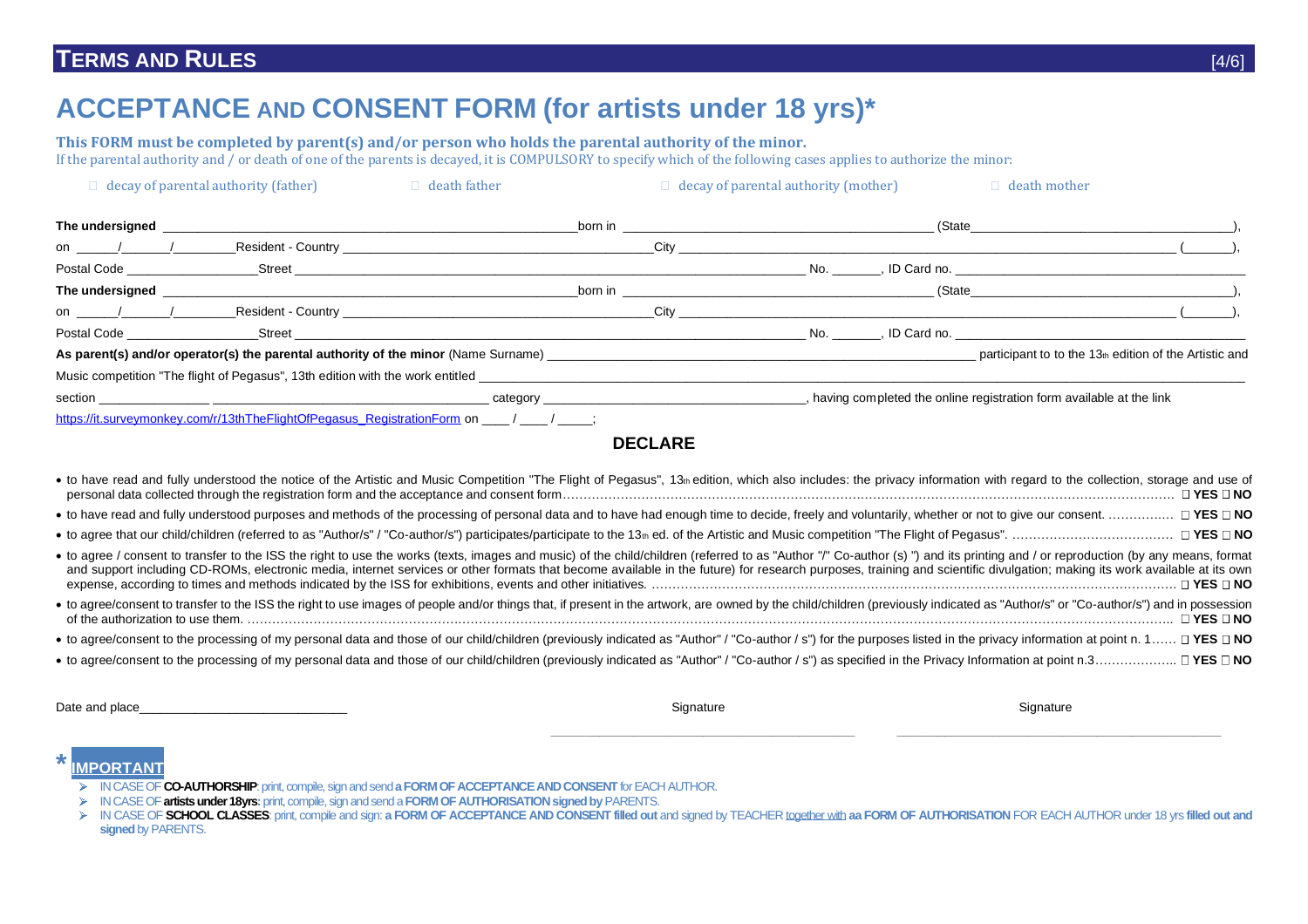# **TERMS AND RULES** [5/6]

# **CATEGORIES**

- **MINORS/AMATEURS**. Less than 18 years on the deadline of the competition. *[Exclusively for music sections (S.8 and S.9), minor can apply to either beginner or professional category].*
- **ADULTS BEGINNERS/AMATEURS.** ≥18 years completed on the expiry date of the competition announcement. They did not publish in publishing houses (S1, S2), they did not exhibit their works in art galleries, museums and sim. (S3, S4, S5, S6, S7), have not published in the recording area (S8, S9 (all sections). *[Exclusively for music sections (S.8 and S.9), the "beginners" category is intended for both minors and adults].*
- **ADULTS PROFESSIONALS**. ≥18 years completed on the expiry date of the competition announcement. They already have experience in the literary or artistic or musical field, demonstrable through publications, exhibitions, events and competitions in which they participated directly. *[Exclusively for music sections (S.8 and S.9), the "professional" category is intended for both minors and adults].*

## **SELECTION OF THE ADMITTED ARTWORKS AND WINNERS**

- The Organisers reserve the right to refuse any work that does not match the submission or the description on the basis of which it was selected.
- The winning artists will be selected at the discretion of the Jury on the basis of the entries submitted online by the candidates.
- The Jury consists of qualified members with different expertise such as curators or directors of art museums or foundations, journalists, art critics, gallery owners, exhibition curators, artists, intellectuals, writers, composers, musicians.
- Each jury member declares whether he or she has personal or professional relationship with the finalist artists. If this will be the case, the jury member will no submit his or her vote.
- The admitted artworks will be announced by February 1, 2021 on the competition website, social networks and individually by e-mail to the addresses indicated by the finalist artists in their respective submissions.
- The winners will be announced on the day of the awarded ceremony.

# **ADMITTED ARTWORKS TO THE VIRTUAL EXHIBITION, POSSIBLE REQUEST FOR AWARENESS EVENTS AND INSURANCE**

- The admitted artworks will take part to a virtual exhibition at the location and on the date indicated on the website home page of the competition.
- The admitted artworks may be eventually required by the Organisers for awareness events on rare diseases.
- In case the Organisers will eventually require the artwork to the artist for scientific purposes (i.e awareness events), the transport and handling of the works exhibited are organised and paid by the artists.
- The Organiser leaves the respective artists free to take out insurance against damage in transport, theft, fire and deterioration for the works exhibited or not.
- The artists release the Organiser from any responsibility for any damage that could have been covered by insurance taken out by the artist.

# **PARTICIPANT'S EXPENSES**

• The costs associated to travel and accommodation to participate to the scientific conference and awarded ceremony are not paid or re-funded by the Organisers.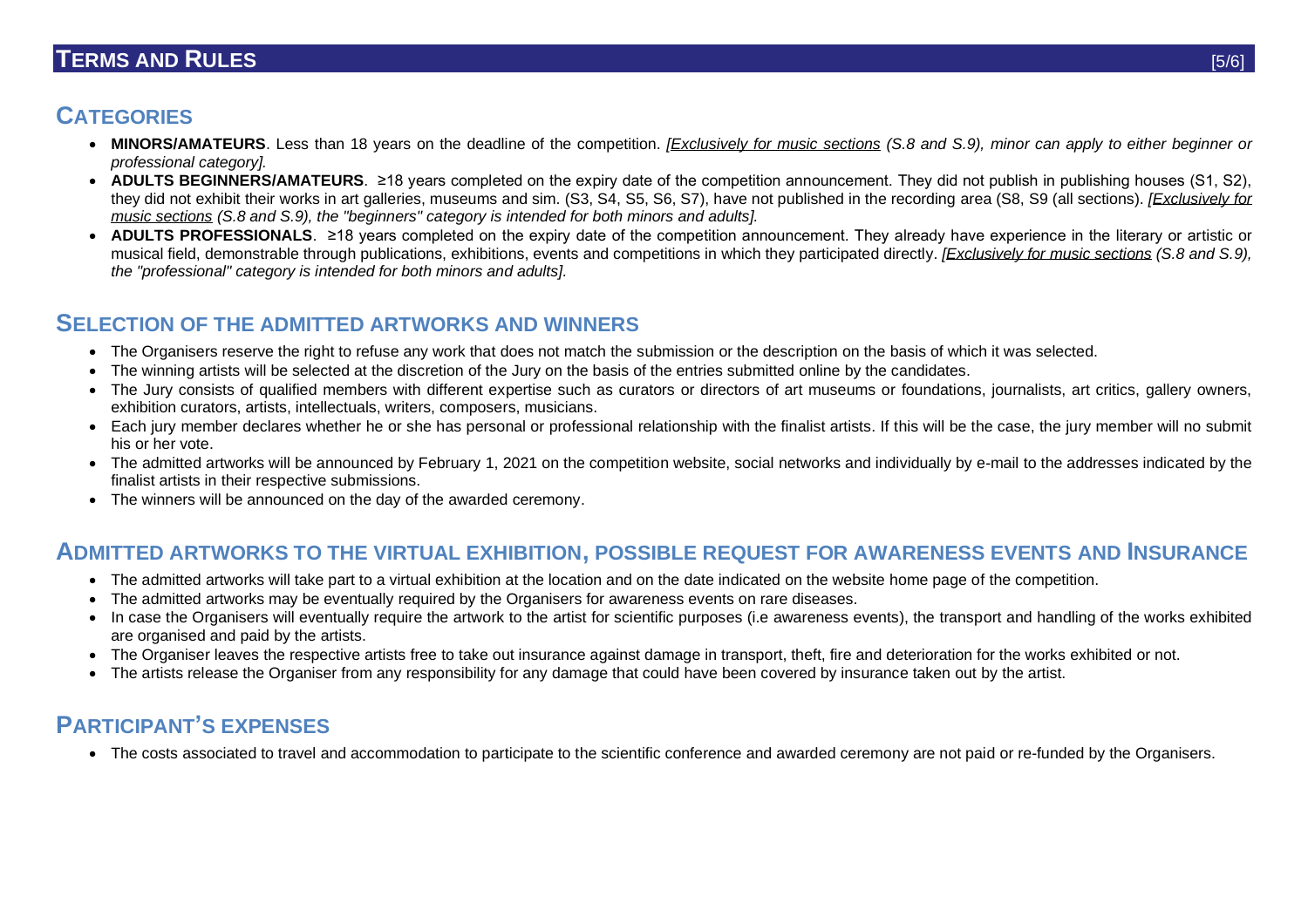# **PRIVACY INFORMATION**

*Related to the participation to the 13th edition of the Artistic and Music competition dedicated to rare diseases: "THE FLIGHT OF PEGASUS" (In accordance with the EU Regulation 2016/679 (GDPR) and the Italian Privacy Code, as amended by Legislative Decree 101/2018)*

Istituto Superiore di Sanità (hereinafter "ISS"), registered office in viale Regina Elena n. 299 - 00161 Rome, C.F. 80211730587 - VAT number 03657731000 as Data Controller of the Artistic and music competition dedicated to rare diseases "THE FLIGHT OF PEGASUS", 13th edition organised by the National Centre for Rare Diseases, ISS, declares pursuant to art. 13 EU Regulation no. 679/2016 (hereinafter "GDPR") and to the Italian Privacy Code, as amended by the Legislative Decree 101/2018, that personal data will be collected and used for the following purposes:

#### **1. Purposes and Legal Basis of the Treatment**

Personal data will be collected by the ISS through the online registration form at https://it.surveymonkey.com/r/XIII\_VOLOdiPEGASO and will be processed exclusively for purposes related to the activities of the Laboratory of Health Humanities of the National Centre for Rare Diseases, ISS, including: research (e.g. thematic analysis of narrations); training (e.g. training courses for students, patients and healthcare professionals); scientific divulgation (e.g. publication of artworks, authors biographies and works descriptions in e-documents/scientific journals, social media, awareness-raising events).

ISS will also process the data referred to in point no. 2 only if necessary, for the realization of the competition and for scientific research/divulgation and training purposes.

The legal basis for the processing of personal data referred to in the point no. 2 of this privacy information is provided by the art. 6, par. 1, lett. a) GDPR, as "the data subject has given his explicit consent to the processing of such personal data for one or more specific purposes (...)".

The data subject has the right to withdraw his consent to participation, previously given, at any time and easily as they conferred and without undue delay, pursuant to art. 17, par.1, lett. b) GDPR.

However, this revocation does not affect the lawfulness of the processing carried out on the basis of the consent previously given and will have the sole effect of terminating the processing of the data subject's personal data for the future.

#### **2. Categories of Personal Data**

For the purposes referred to in point no. 1 and in the online registration form, the following categories of personal data and / or information may be collected and subsequently processed: personal identification information (name, email address, etc.) of author/co-author(s)/ teacher (in case of class participation), information related to one's biography (e.g. professional experiences).

#### **3. Method of treatment**

The processing of personal data is carried out by means of the operations indicated in art. 4, par. 1, no. 2 GDPR such as: collection, registration, organization, storage, consultation, processing, modification, selection, extraction, comparison, use, interconnection, blocking, communication, etc.

Data are processed by the ISS through IT, manual and paper methods, tools and procedures strictly needed to achieve the purposes described in point no. 1. The information collected may be disclosed and / or communicated through scientific publications, scientific conferences, etc., previously anonymised and only in aggregate form.

ISS provides physical, technical and organizational security measures pursuant to art. 32 GDPR, to prevent data loss, illicit or incorrect use and unauthorized access (Data Breach).

#### **4. Retention Period**

Personal data will be collected for a period of time that suited to the purposes of the competition referred to in point n. 1 of this privacy information.

Only after appropriate anonymisation of the data, ISS can store the information obtained by questionnaire for studying and research purposes without limit, since the anonymous data, which can no longer be traced back to the data subject even indirectly, can no longer be considered as personal data and therefore subject to the discipline of the GDPR and the Privacy Code.